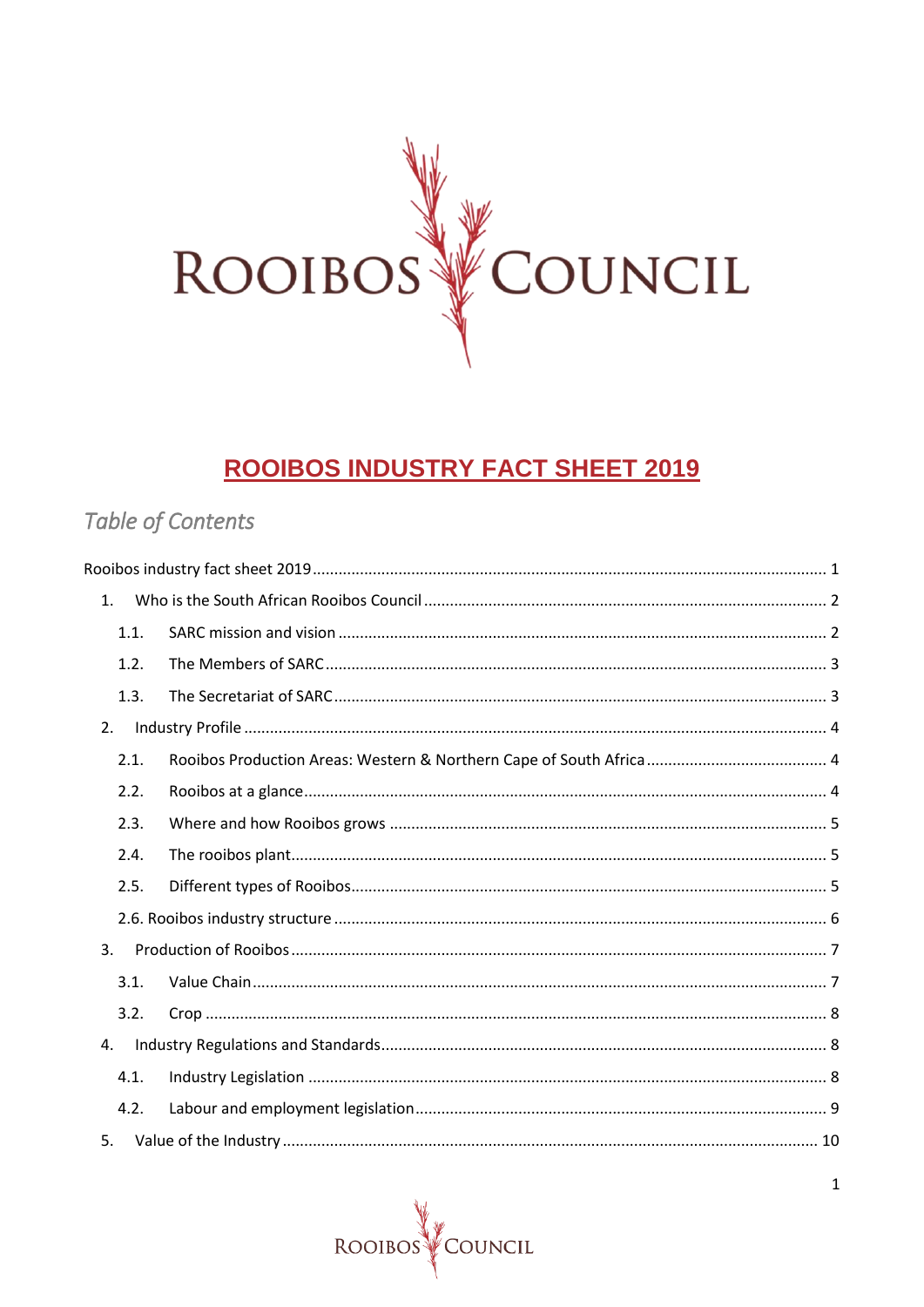| 5.1.           |  |  |  |
|----------------|--|--|--|
| 5.2.           |  |  |  |
| 5.3.           |  |  |  |
| 6.             |  |  |  |
| 6.1.           |  |  |  |
| 6.2.           |  |  |  |
| 6.3.           |  |  |  |
| 6.4.           |  |  |  |
| 7 <sub>1</sub> |  |  |  |
| 7.1.           |  |  |  |
| 7.2.           |  |  |  |
| 7.3.           |  |  |  |
| 7.4.           |  |  |  |
| 7.5.           |  |  |  |
| 8.             |  |  |  |
| 9.             |  |  |  |

## <span id="page-1-0"></span>**1. WHO IS THE SOUTH AFRICAN ROOIBOS COUNCIL**

## <span id="page-1-1"></span>**1.1. SARC mission and vision**

The South African Rooibos Council (SARC) is an independent organization, representing rooibos processors, packers and branders. Its mission is to responsibly promote rooibos and its attributes, and protect the interests of the rooibos consumer and Industry stakeholders. This mission is supported by effective research and communication.

SARC's vision is to:

- 1. Use available resources to effectively and efficiently promote, grow and protect the rooibos industry of South Africa for its stakeholders, locally and internationally.
- 2. Support appropriate research and communication to promote the benefits of rooibos.
- 3. Respond to threats and crises in the rooibos industry on behalf of its stakeholders and to protect the interests of the consumers.

SARC dedicates the majority of its funding and activities to research on the benefits of rooibos. The research results are also used to promote rooibos products both locally and internationally and grow the industry. Furthermore, SARC has a strong focus on communication with and protection of the rooibos consumer.

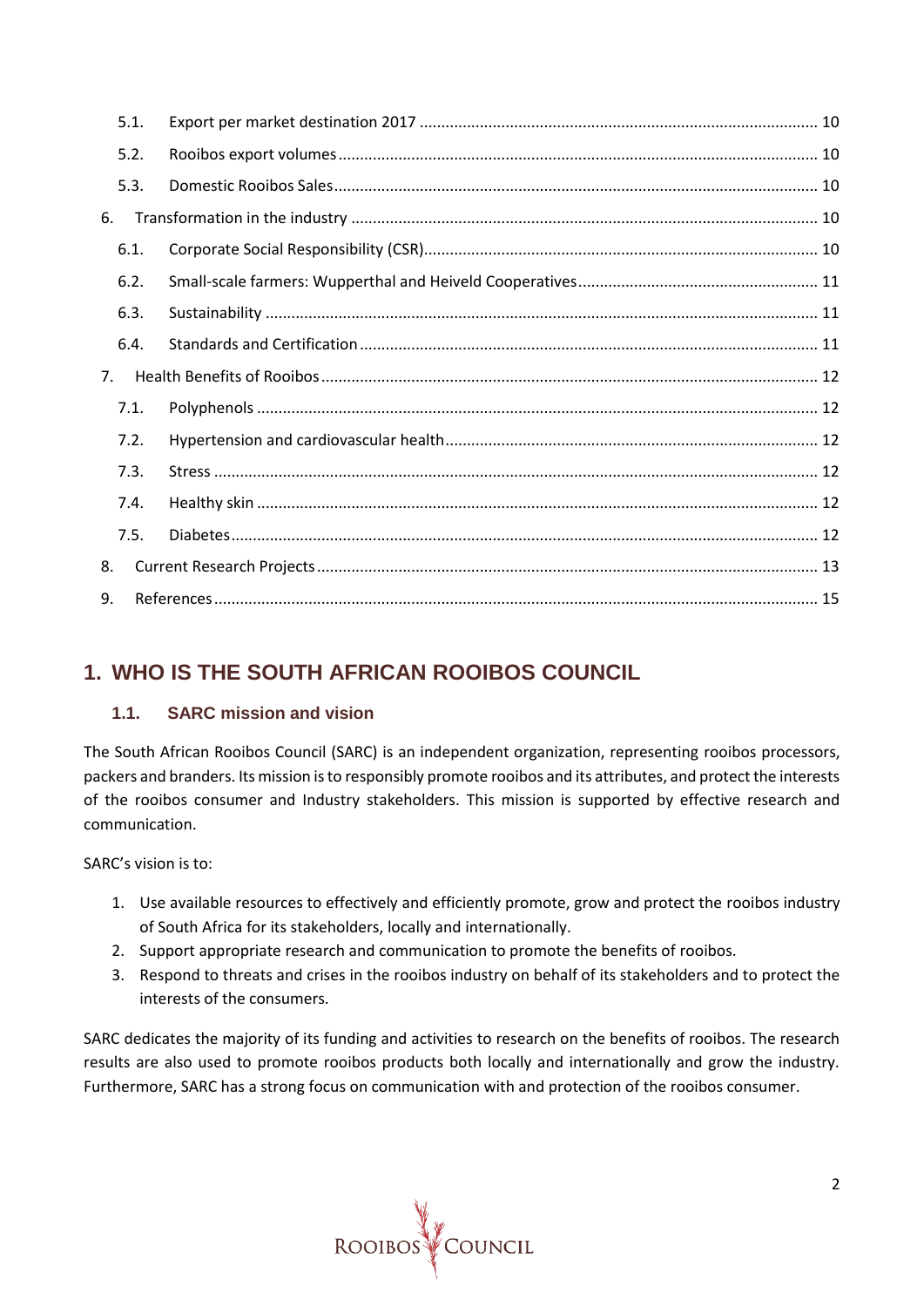### <span id="page-2-0"></span>**1.2. The Members of SARC**

SARC currently has ten member-companies. Six of the member-companies have representatives on the Board of SARC, each with his or her specific portfolio. SARC is managed by a Board of Directors elected from and by its members to represent the various stakeholders in the rooibos value chain.

| Company                        | Representative    | <b>Director</b> | Portfolio                    |
|--------------------------------|-------------------|-----------------|------------------------------|
| Rooibos Ltd                    | Martin Bergh      | Yes             | Core function and membership |
| Annique Health and Beauty      | Adele du Toit     | Yes             | Marketing and promotion      |
| Cape Natural Tea Products      | Dawie de Villiers | Yes             | Compliance, legal and GI     |
| Joekels Tea Packers            | Joe Swart         | Yes             | Research                     |
| Cape Rooibos                   | Déan Nigrini      | Yes             | Finance                      |
| <b>National Brands Limited</b> | Nicie Vorster     | Yes             | Corporate communication      |
| Unilever South Africa          | Shahir Jinabhai   | No.             | General member               |
| The Red T Company              | J.W. Ferreira     | No.             | General member               |
| Skimmelberg                    | Ria Slabbert      | No              | General member               |
| <b>Bos Brand</b>               | Craig Parker      | No              | General member               |

Please see below details of the members, including the portfolios of the Board of Directors.

### <span id="page-2-1"></span>**1.3. The Secretariat of SARC**

Kruger Swart & Associates [\(http://www.skaa.co.za\)](http://www.skaa.co.za/) acts as the Secretariat for The South African Rooibos Council. Any enquiries can be directed to Marthane Swart as per details below.



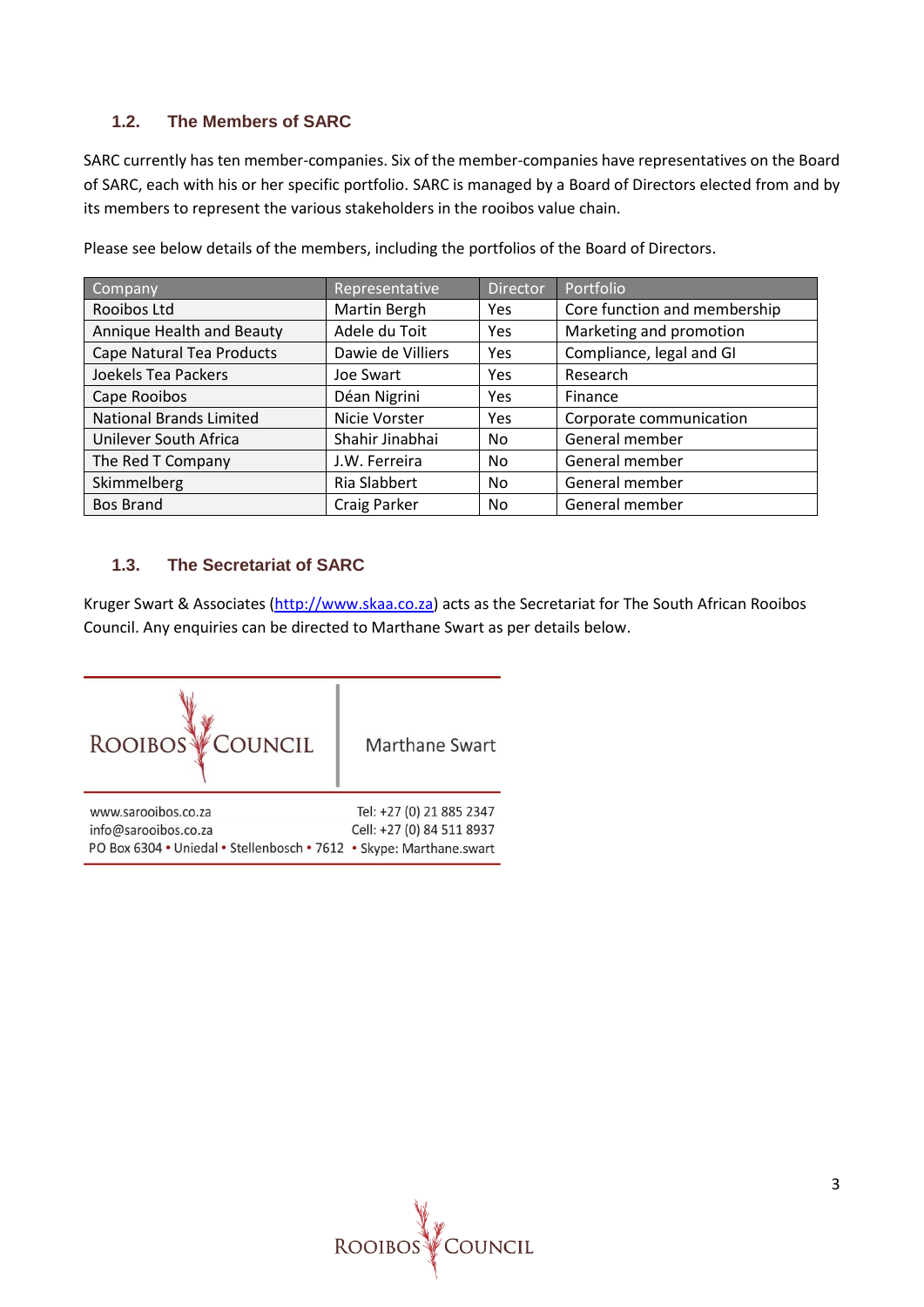## <span id="page-3-0"></span>**2. INDUSTRY PROFILE**

<span id="page-3-1"></span>**2.1. Rooibos Production Areas: Western & Northern Cape of South Africa**



(Rooibos Ltd, 2016)

#### <span id="page-3-2"></span>**2.2. Rooibos at a glance**

- Rooibos provides income and employment to approximately 8 000 farm labourers in South Africa. Further employment is created in upstream activities such as processing, packaging, retailing etc.
- Rooibos is a dryland crop and production varies according to the amount of rainfall. In the past ten years, production has varied between 10 000 and 18 000 tons a year.
- Global consumption of rooibos has reached just more than 14 000 tons in 2018.
- The increasing global demand for rooibos pushed exports up to between 7 000 and 8 000 tons per annum in 2018.
- The total rooibos sales in 2018 was equal to just more than 6 billion cups of tea that is close to one cup per human on earth.

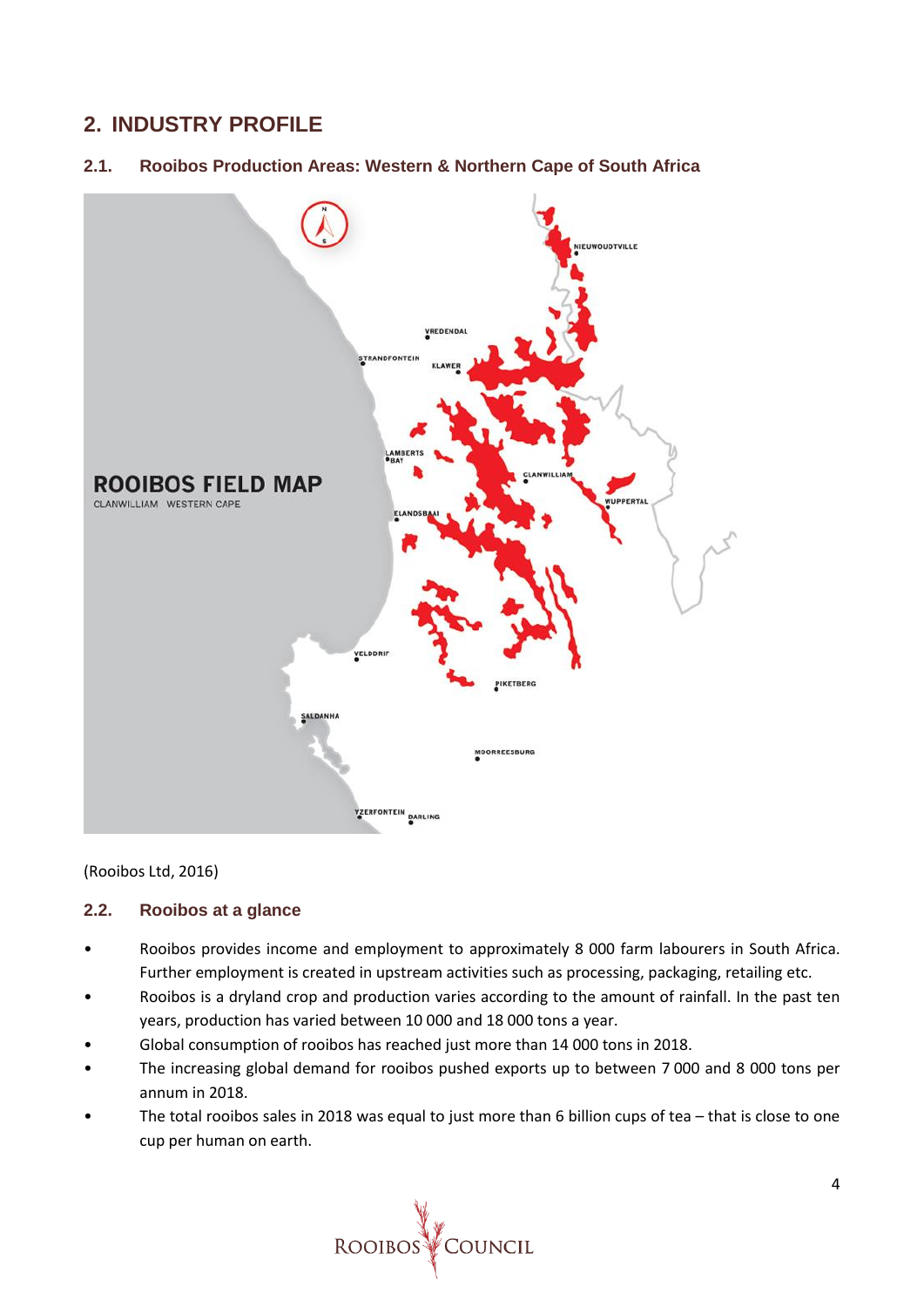• Rooibos is exported to more than 60 countries across the globe. Germany, the Netherlands, Japan, the United Kingdom and the United States of America are the biggest importers of rooibos.

#### <span id="page-4-0"></span>**2.3. Where and how Rooibos grows**

*Aspalathus Linearis* – Rooibos – is endemic to a small area in the Cederberg mountain range of the Western Cape province, rooibos requires specific climatic and geographical conditions to grow. Rooibos only grows naturally in higher altitudes (200 to 1 000 meters above sea level) and has adapted to survive in the unique geographical conditions of the Cederberg mountain range. The region is predominantly arid, experiences hot, dry summers and cooler, wet winters. It boasts many sandstone rock formations (some of which are up to 500 million years old), and vegetation is a mixture of mountain fynbos and succulent Karoo plants.

#### <span id="page-4-1"></span>**2.4. The rooibos plant**

Rooibos is one of 278 species of the *Aspalathus* genus. The second part of its name – *Linearis* – refers to the shape of the plant's needle-like leaves. Roots of the plant extend two meters or more below the surface to reach water, which helps the plant survive in the region's generally arid conditions. The plant requires winter rainfall and its active growth starts in early summer and increases towards midsummer. Humidity, water availability, air temperature, slope angle, the coarse sandy soil and latitude all play important roles in the plant's lifecycle. Shrub-like in nature, rooibos has a central, smooth main stem that subdivides into a number of strong offshoots near the surface soil. These offshoots are connected to delicate branches that bear soft, needle-like leaves up to ten millimetres in length. Left to grow in its natural environment, rooibos will reach a height of up to 1.5 meters. Cultivated plants may be anywhere from 0.5 to 1.5 meters, depending on their age and the climate and soil conditions. The rooibos plant's narrow leaves have very limited surface areas, which minimizes the loss of moisture on hot days. The rooibos plant has an average lifespan of 6 years and delivers an average of 4 crops. It is good agricultural practice to allow a rest period of 2-3 years before re-planting fields. In a full cycle (growing period plus rotation period) the plant's average lifetime yield is 1 800 kg/ha.

#### <span id="page-4-2"></span>**2.5. Different types of Rooibos**

"Rooibos" refers to rooibos prepared through the traditional process of fermentation. This process includes cutting, bruising and wetting the leaves with water; after which the damp leaves are left to ferment for 12 hours. A process of enzymatic oxidation takes place, during which the product changes from green to the distinctive amber hue. Finally, the rooibos is spread out in the sun to dry.

Green – or unfermented rooibos – is harvested, cut and then dried immediately, without the fermentation step. When served, it has a lighter colour compared to traditional rooibos. Both traditional and green rooibos contain polyphenols, although different types, and have anti-mutagenic properties.

Organic rooibos (red or green) is grown without the use of any artificial fertilisers or pesticides. The organic status of the product is monitored by various international organizations that provide organic certification.

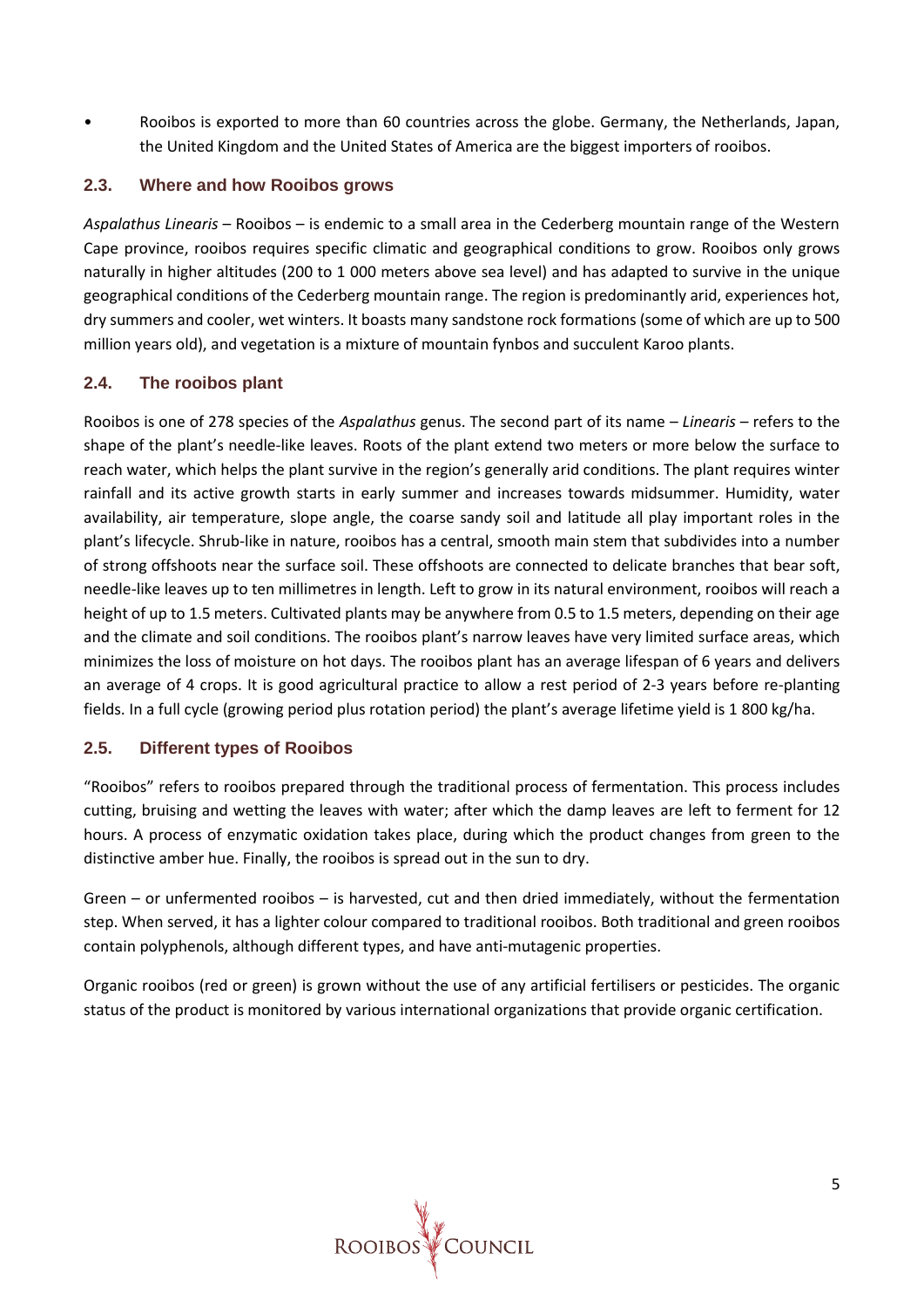### <span id="page-5-0"></span>**2.6. Rooibos industry structure**

| <b>FARM LEVEL</b>                         |                                                                                            |  |  |
|-------------------------------------------|--------------------------------------------------------------------------------------------|--|--|
| ±300 Commercial Farmers                   | ±150 Small Scale Farmers in Wupperthal<br>±60 Small Scale Farmers in Moedverloor & Heiveld |  |  |
| ±80 Tea Courts (on farms and in villages) |                                                                                            |  |  |





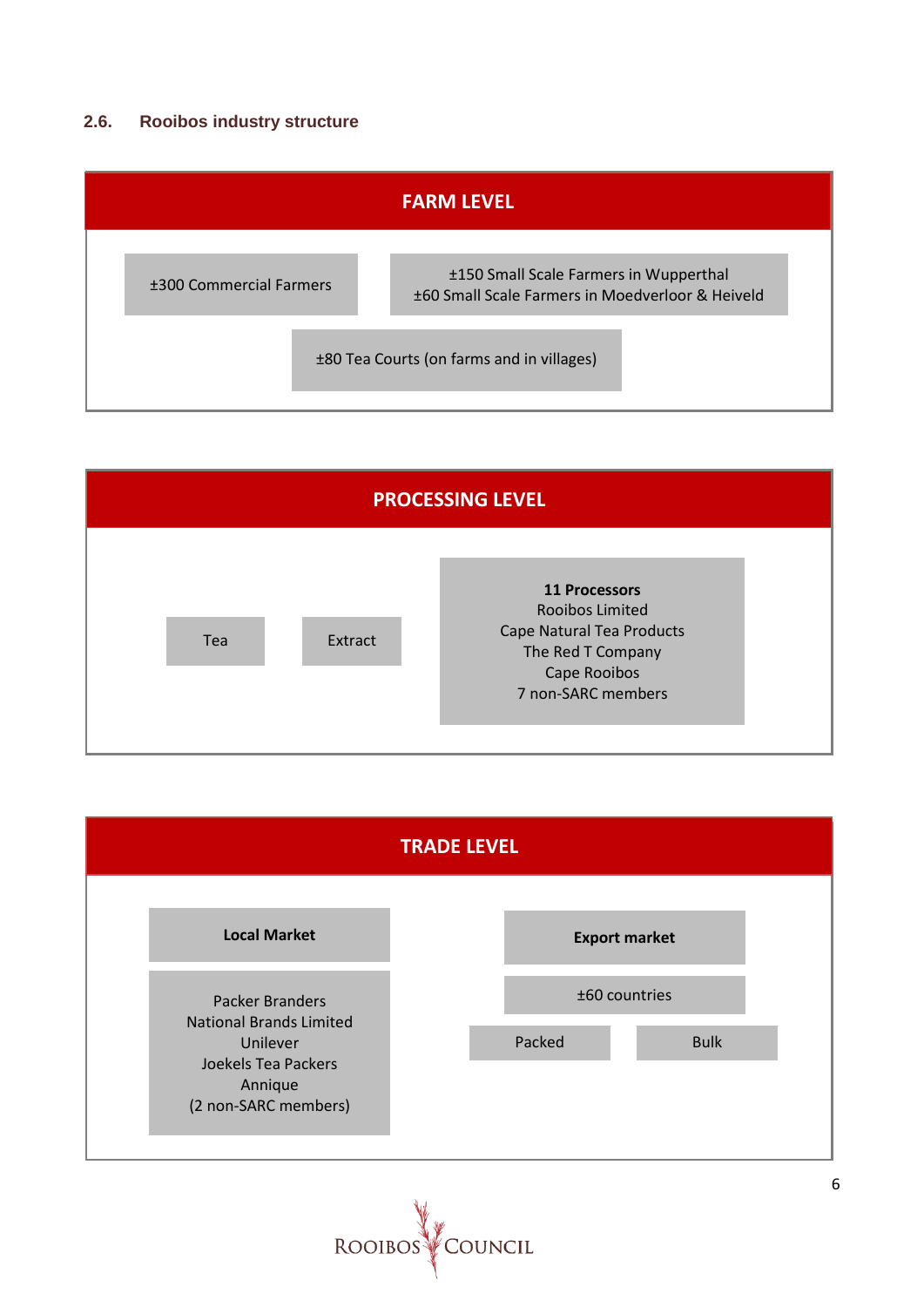## <span id="page-6-0"></span>**3. PRODUCTION OF ROOIBOS**

#### <span id="page-6-1"></span>**3.1. Value Chain**



#### **FARM**

About 18 months after plantations have been established the plants are pruned for the first time. Thereafter the plants are harvested annually by cutting off the branches 50 cm above the ground.



#### **PROCESSOR**

After proper airing and watering the rooibos is left in low heaps to ferment. A process of enzymatic oxidation takes place. Rooibos is then spread out in large drying yards to dry. Special machines collect the dried rooibos, after which it is delivered to the factory for further processing.



The product is graded according to length, colour, flavour and aroma.



#### **CONSUMER**

Consumers around the world enjoy a cup of healthy, hearty rooibos.

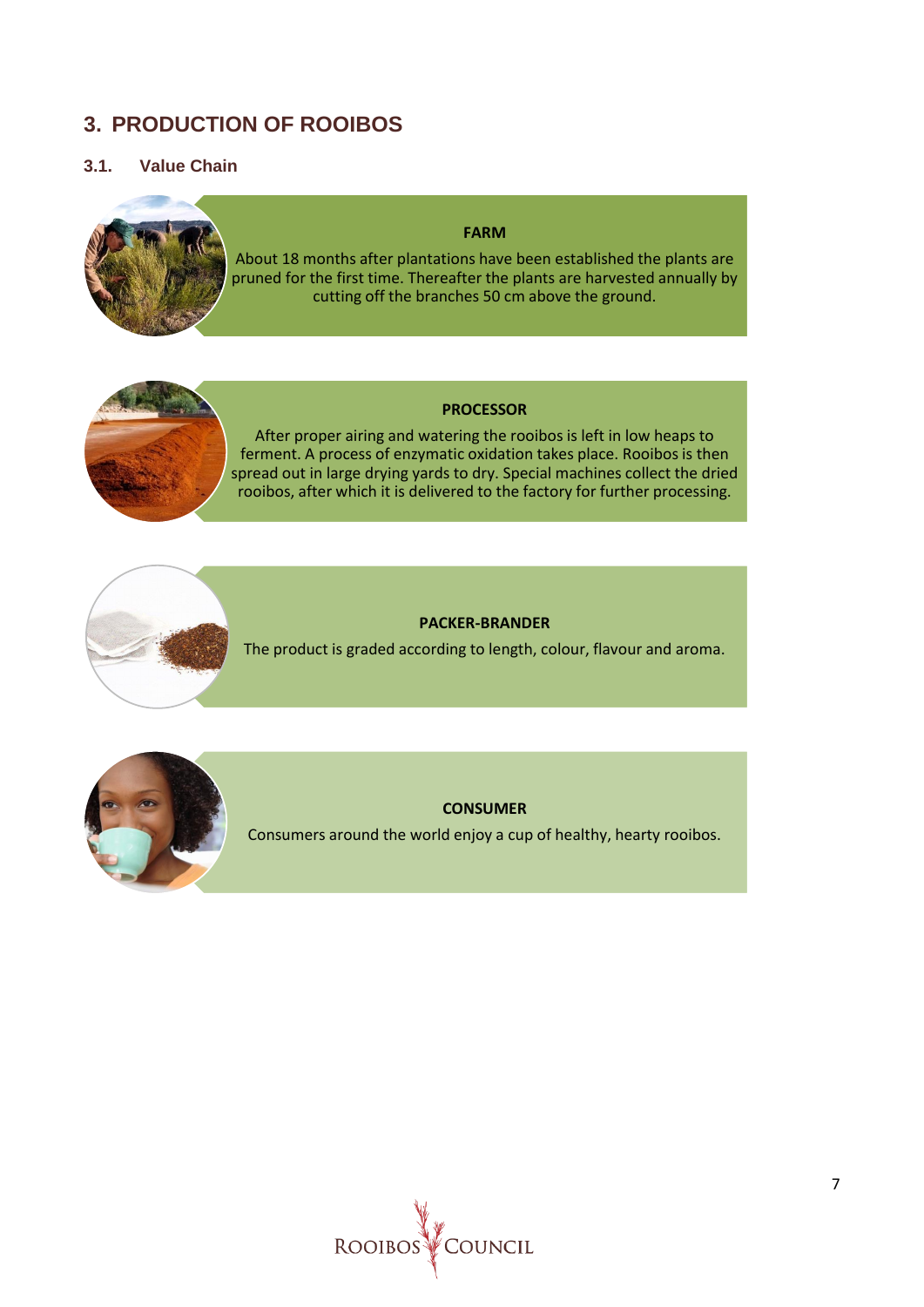#### <span id="page-7-0"></span>**3.2. Crop**



## <span id="page-7-1"></span>**4. INDUSTRY REGULATIONS AND STANDARDS**

#### <span id="page-7-2"></span>**4.1. Industry Legislation**

#### **4.1.1. Government Gazette Notice 911 of 2013: Final Prohibition on the Use of Certain Words**

The main purpose of Notice 911 of 2013 of the Merchandise Marks Act is to govern the use of the name "rooibos" in order to prevent the misuse of the name locally and internationally. Trademarksregistered before the effective date (6 September 2013) are not affected by this regulation, but all new products that want to make use of the word rooibos need to ensure that it contains 100% rooibos, or has rooibos as its main ingredient. Such regulations will protect the consumer from misleading claims. The notice further stipulates that the terms 'Rooibos', 'red bush', 'Rooibostee', 'Rooibos tea', 'rooitee' and 'Rooibosch' may only be used when the dry product, infusion or extract is 100% pure rooibos (derived from *Aspalathus Linearis*). Furthermore, the notice stipulates that the above rooibos terms can only be used when the product was grown in the geographic area of the Cederberg region of South Africa.

Furthermore, the notice stipulates that the above terms (referring to rooibos) can only be used when the product was grown in the geographic area as described in the application, i.e. the winter rainfall area of South Africa. A product blended with teas, infusions and other products may also be called the above terms if the *main* ingredient is rooibos.

#### **4.1.2. Geographic indicator (GI)**

The Rooibos industry united around a common cause for the protection of rooibos, and finally, in 2014, rooibos received status as the first geographical indication (GI) for a South African product other than wine and spirits.

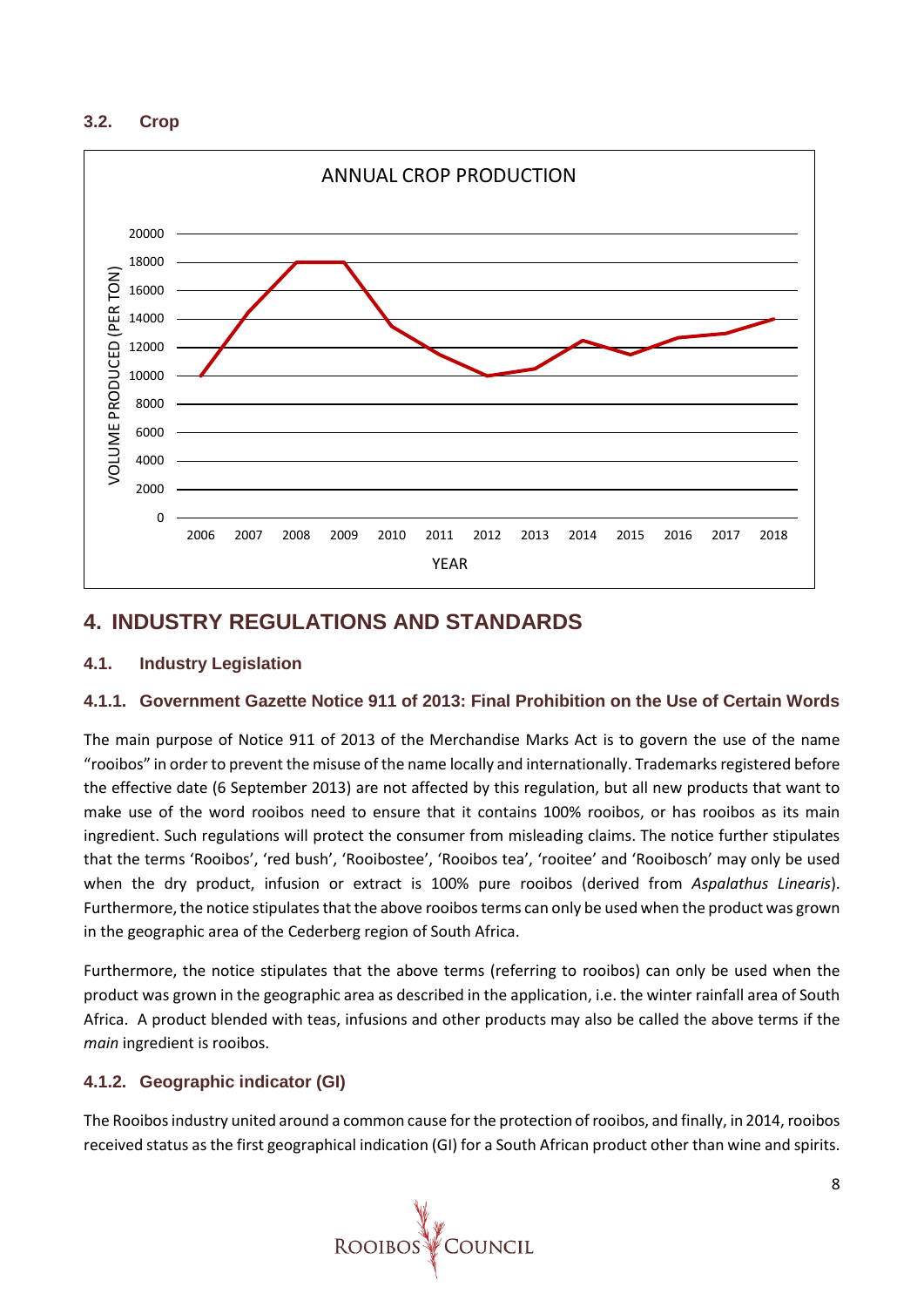Rooibos meets all of the requirements for GI protection, as defined in the World Trade Organization (WTO) Agreement on the Trade-Related Aspects of Intellectual Property Rights (TRIPS Agreement): it is only grown in one part of the world and the properties of the plant are a direct result of the unique geographical conditions in which it grows. Furthermore, the knowledge of the rooibos plant and the cultivation expertise is unique to South Africa, as it only occurs here. The plant is truly part of the South African identity, and therefore SARC and the rooibos industry championed for the registration of rooibos as a GI for the following reasons:

- 1. GI registration helps protect the name from misuse and imitation, while allowing all those involved in the rooibos industry in the region – from farmers to exporters – to use it without fear of litigation in foreign markets
- 2. As the GI links an area to a product, it would be a powerful marketing tool for the region and could be used to promote other activities such as tourism
- 3. Rooibos is produced in a fragile ecosystem, and GI registration will help protect the unique biodiversity of the region

## **4.1.3. Agricultural Product Standards Act**

The Directorate Food Safety and Quality Assurance of the Department of Agriculture, Forestry and Fisheries published the Agricultural Product Standards Act (Act no 119 pf 1990) and the Amendment Act (no 18 of 2015). The purpose of this legislation is to stipulate the standards and requirements applicable to the export of rooibos and rooibos mixtures. The Act further specifies the requirements pertaining to the type of rooibos that may be exported; the safety standards for rooibos and rooibos mixtures; the containers used for exporting and the accompanying labelling; the obtainment of a representative sampling; and the methods of inspection. To download any of these industry regulations, please visit: [http://sarooibos.co.za/legal-and-branding.](http://sarooibos.co.za/legal-and-branding)

### <span id="page-8-0"></span>**4.2. Labour and employment legislation**

| Act                                   | Purpose                                                                  |  |
|---------------------------------------|--------------------------------------------------------------------------|--|
| <b>Basic Conditions of Employment</b> | Regulates working hours, leave, termination of employment and all        |  |
| Act 75 of 1997                        | other matters related to employment.                                     |  |
| Sectoral Determination 13: Farm       | Specifically regulates minimum wages, working hours and general          |  |
| Worker Sector                         | conditions of employment for farm workers.                               |  |
| <b>Compensation for Occupational</b>  | Provides compensation for injuries, diseases and death                   |  |
| Injury and Diseases Act 130 of        | that occurred during an employee's normal course of                      |  |
| 1993                                  | employment.                                                              |  |
| Employment Equity Act 55 of           | Provides a framework for employers to implement                          |  |
| 1998                                  | affirmative action and protect workers and job seekers from unfair       |  |
|                                       | discrimination.                                                          |  |
| Labour Relations Act 66 of 1995       | Aims to promote peace and democracy in the workplace, as well as         |  |
|                                       | economic development and social justice.                                 |  |
| Occupational Health and Safety        | Aims to provide healthy and safe working conditions for all              |  |
| Act 85 of 1993                        | employees.                                                               |  |
| Skills Development Act 97 of          | Aims to increase the skills of the South African workforce and, in doing |  |
| 1998                                  | so, improve their prospects for work and thus their quality of life.     |  |

The table below summarises all legislation pertaining to employment of labour on rooibos farms and at processors.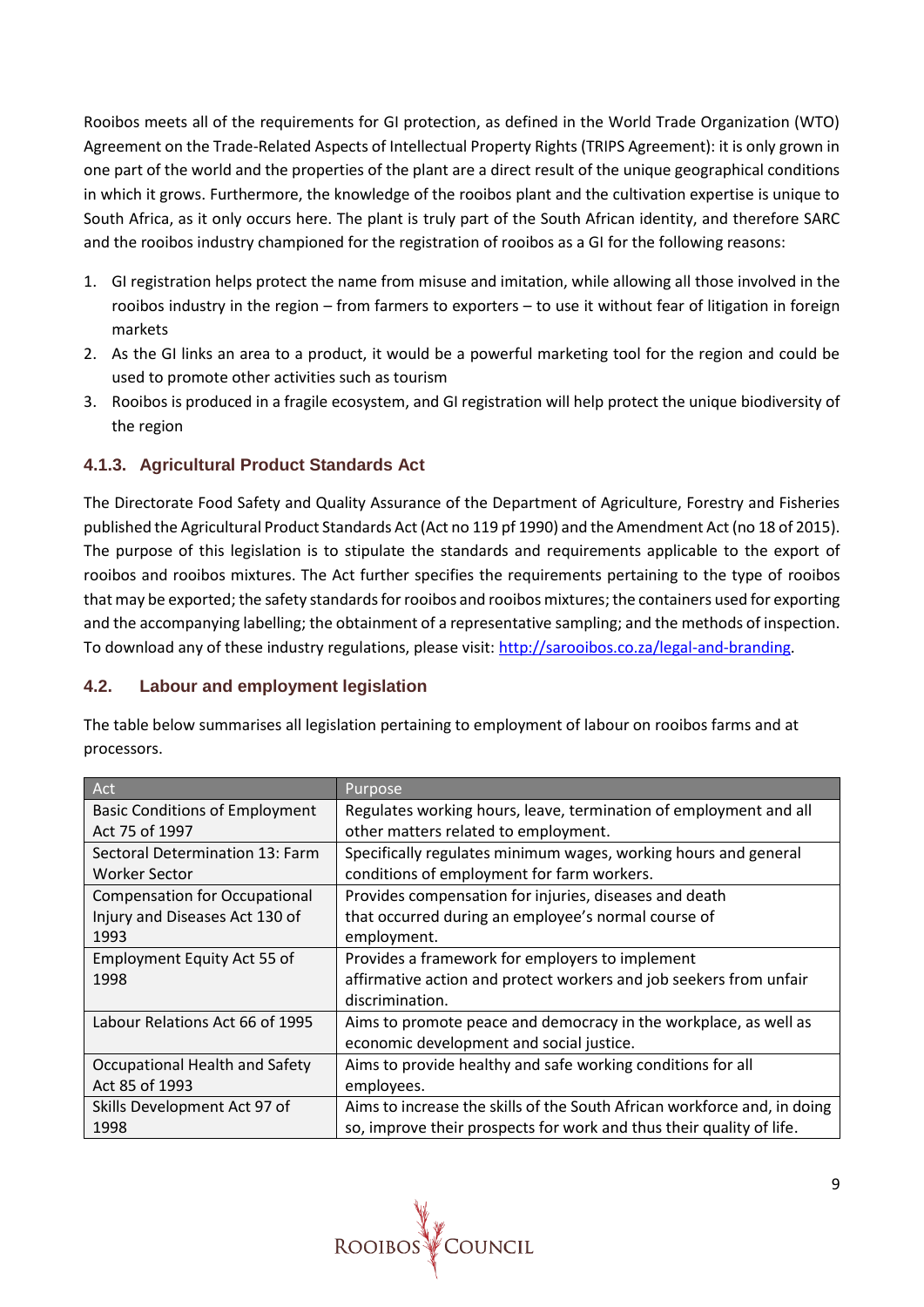| Skills Development Levies Act, | Regulates the skills development levies that employers          |  |
|--------------------------------|-----------------------------------------------------------------|--|
| 1999                           | must pay towards the National Skills Fund.                      |  |
| Unemployment Insurance Act,    | Aims to protect workers who find themselves unemployed and lays |  |
| 2001                           | out the benefits available to them in such an event.            |  |
| Unemployment Insurance         | Provides for matters connected to the collection and            |  |
| Contributions Act 4 of 2002    | obligations of the Unemployment Insurance Fund (UIF).           |  |

The Department of Labour establishes the minimum wage for farm workers, which is then published in a Sectoral Determination on 1 March every year.

## <span id="page-9-0"></span>**5. VALUE OF THE INDUSTRY**

#### <span id="page-9-1"></span>**5.1. Export per market destination 2018**

| Rank           | Country     | Volume (Kgs) | Percentage of |
|----------------|-------------|--------------|---------------|
|                |             |              | total export  |
| 1              | Japan       | 2129015      | 29,42%        |
| $\overline{2}$ | Germany     | 2023524      | 27,97%        |
| 3              | Netherlands | 813538       | 11,24%        |
| 4              | UK          | 669391       | 9,25%         |
| 5              | <b>USA</b>  | 381207       | 5,27%         |
| 6              | Sri Lanka   | 184319       | 2,55%         |
| $\overline{7}$ | Zimbabwe    | 144000       | 1,99%         |
| 8              | Zambia      | 129545       | 1,79%         |
| 9              | Russia      | 96209        | 1,33%         |
| 10             | Poland      | 90000        | 1,24%         |

#### <span id="page-9-2"></span>**5.2. Rooibos export volumes**

Rooibos exports in the early part of the 21<sup>st</sup> century grew strongly to more than 7 000 tons in 2007 and the total export volume for 2018 has been 7 235 tons. There was a boom in 2007, especially in Germany, mostly due to Rooibos being very affordable at this stage and the health properties were widely acclaimed.

### <span id="page-9-3"></span>**5.3. Domestic Rooibos Sales**

In last ten years, growth in rooibos consumption in Southern Africa has been strong, encouraged by a growing awareness of how the health properties of rooibos contribute towards healthy living, as well as the wide variety of products now containing rooibos. Yet, during 2017 and 2018, as a result of high prices, domestic sales declined. In 2018 the domestic rooibos sales reached nearly 7 000 tons.

## <span id="page-9-4"></span>**6. TRANSFORMATION IN THE INDUSTRY**

### <span id="page-9-5"></span>**6.1. Corporate Social Responsibility (CSR)**

The Rooibos Council members are involved in different CSR initiatives and engage particularly with the upliftment of the communities surrounding their business operations. Community-based projects in the

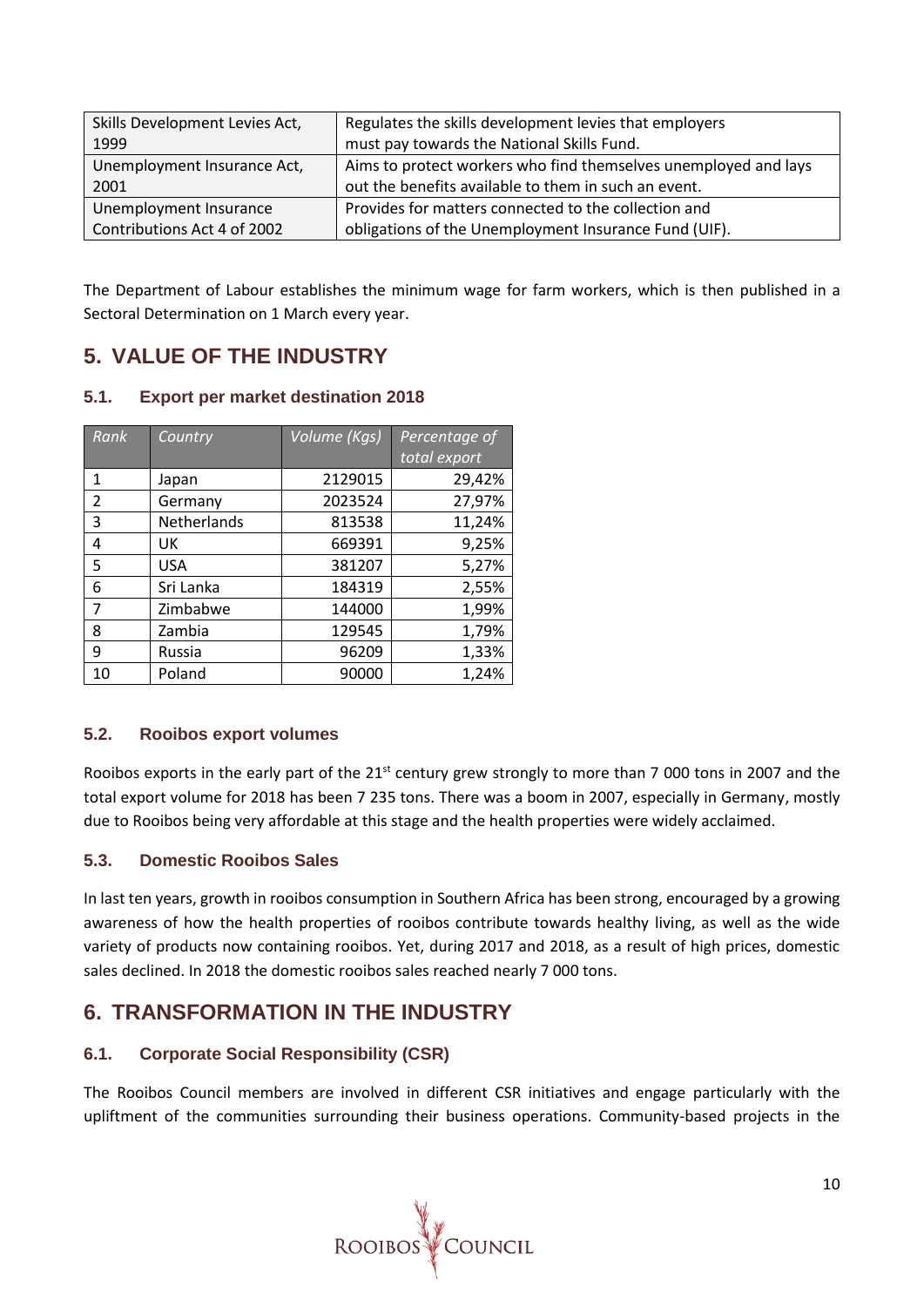rooibos industry aim to create employment opportunities and improve income, improve access to education, and so-doing contribute towards the sustainability of the industry.

## <span id="page-10-0"></span>**6.2. Small-scale farmers: Wupperthal and Heiveld Cooperatives**

The Wupperthal Original Rooibos Cooperative was formed in 2009 by a group of small-scale farmers who have grown rooibos for generations and attained Fairtrade certification early in 2010. The members of the Cooperative strive to work closely together and support each other in capacity development, skills training and marketing their produce under their own brand.

The Heiveld Cooperative consists out of small-scale rooibos farmers from the Suid Bokkeveld community and became Fairtrade certified in 2003 and gained better access to the international market. The driving force behind their Cooperative was to build an organisation that promotes social justice and community development. The Heiveld Cooperative represents the first successful example of a black owned exporting business in the Cedarberg region.

### <span id="page-10-1"></span>**6.3. Sustainability**

Sustainable agriculture refers to farming methods that protect natural resources such as water, soil and air. Our planet bears the brunt of poor agricultural practices conducted in previous years which resulted in depleted soils, polluted water resources and increased greenhouse gas emissions. Sustainable farming practices actively aim to increase farm productivity and profitability, which will enhance water and soil supply and improve food security and rural livelihoods.

Rooibos grows naturally in an ecological sensitive area of the Cederberg Mountains, where Fynbos predominantly occurs. Adopting a biodiversity conservation approach to rooibos farming in these areas supports the protection of natural resources and result in lower farming input costs. Sustainable agricultural practices also assist in weathering the impact of climate change as experienced throughout sub-Saharan Africa.

Sustainability can only be achieved if producers link and combine the environmental, social and economic aspects of their production in an integrated system. Such a system addresses aspects including employment conditions, social equity, financial management, environmental conservation and food safety.

### <span id="page-10-2"></span>**6.4. Standards and Certification**

The international standards applicable to the rooibos industry include EU organic certification, Sustainability certification, and Social certification. Relevant standards include:

| <b>Standard</b>                    | Type                      | <b>More information</b>                     |  |
|------------------------------------|---------------------------|---------------------------------------------|--|
| <b>UTZ Certified</b>               | Sustainability; Social    | https://utz.org/                            |  |
| Sustainable Agriculture Network    | Sustainability; Social    | https://www.sustainableagriculture.eco/     |  |
| Fairtrade International            | Sustainability; Social    | https://www.fairtrade.net/                  |  |
| SA-GAP                             | <b>Quality Management</b> | http://www.sagap.co.za/index.php            |  |
| <b>HACCP</b>                       | <b>Food Safety</b>        | https://food.unl.edu/seven-principles-haccp |  |
| <b>Rainforest Alliance</b>         | Sustainability; Social    | https://www.rainforest-alliance.org/        |  |
| Japan Agricultural Standards (JAS) | Organic certification     | https://icea.bio/jas-organic-certification- |  |
|                                    |                           | japan/?lang=en                              |  |

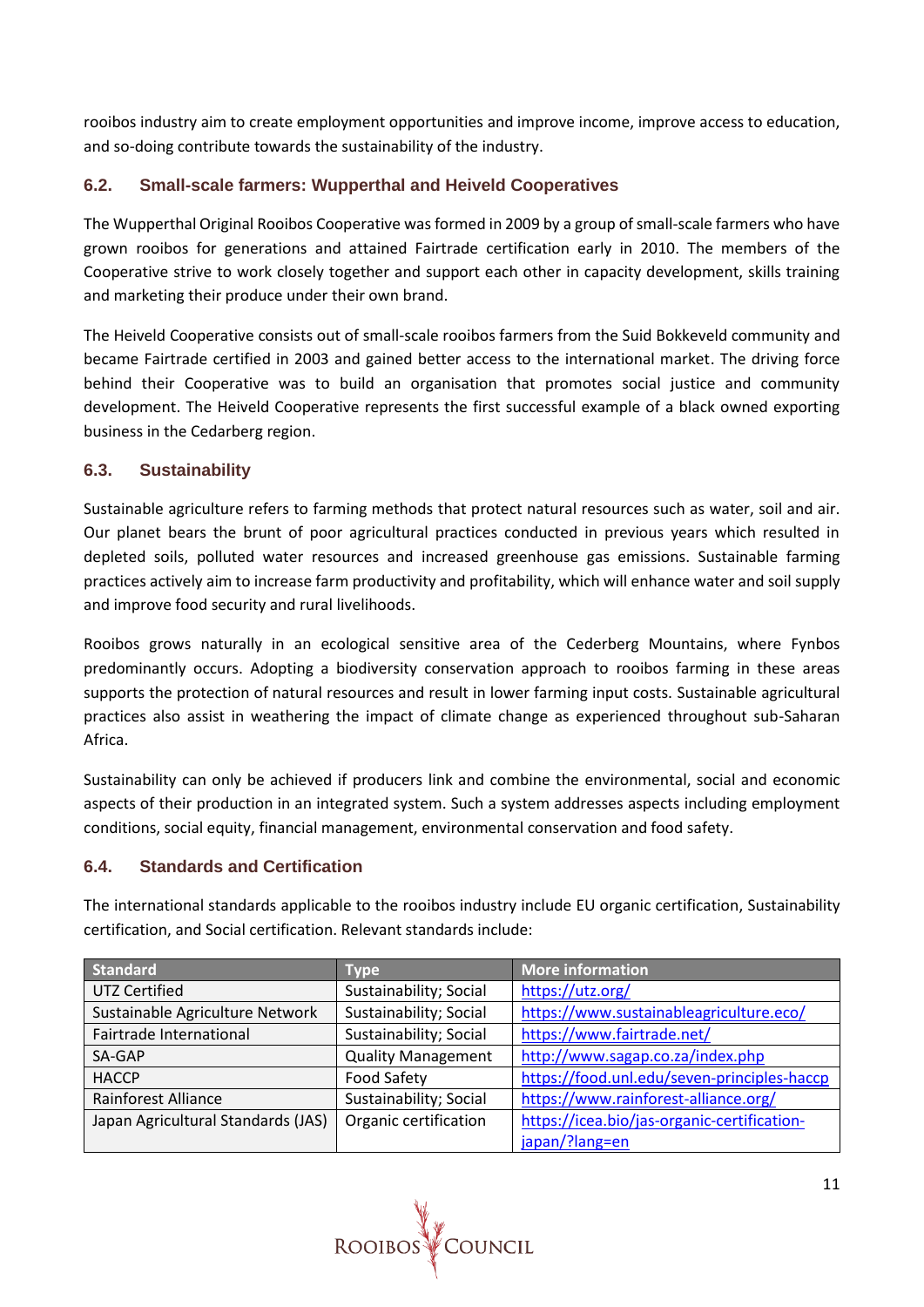In broad terms, the purpose of these standards is to ensure that the producer adheres to the promises made to the consumer. The standards also focus on aspects such as product quality, sustainability, environmentally friendly production processes, fair treatment of workers, fair price to producers, and product safety.

## <span id="page-11-0"></span>**7. HEALTH BENEFITS OF ROOIBOS**

## <span id="page-11-1"></span>**7.1. Polyphenols**

Polyphenols are antioxidants which have been linked through in vivo and epidemiological studies with positive health outcomes and are needed by humans to achieve a full lifespan by reducing the risk of a range of chronic and metabolic diseases. Polyphenols scavenge free radicals which are linked to aging; may temper disglycaemia (abnormal blood sugar levels), which is a major metabolic illness or syndrome which is interrelated with oxidative stress. In short, oxidative stress is an imbalance between the production of free radicals and the ability of the body to counteract the harmful effects of these free radicals through the work of the antioxidants. The polyphenols in rooibos also have anti-inflammatory and anti-mutagenic properties.

### <span id="page-11-2"></span>**7.2. Hypertension and cardiovascular health**

Rooibos has a positive effect on adults at risk of heart disease, as Rooibos might lower the total blood cholesterol levels, with a significant reduction in "bad" LDL cholesterol levels which can inhibit the forming of a layer on the inside of blood vessels.

### <span id="page-11-3"></span>**7.3. Stress**

Rooibos can also keep stress and anxiety at bay as the tea polyphenols aspalathin and nothofagin interfere with the production of the stress hormone, cortisol. These two compounds were tested in a lab on adrenal cells that were stimulated to mimic a stress response similar to that which occurs in humans which showed that Rooibos lowered the production of the stress hormone.

### <span id="page-11-4"></span>**7.4. Healthy skin**

Rooibos gained interest for use in the treatment of skin disease and ailments. The polyphenol found in rooibos is aspalathin which possesses antioxidant properties associated with the prevention of cancer development. The chemopreventive properties (meaning to delay or inhibit carcinogenesis) of rooibos have been demonstrated in various organs as well as in the skin. Within the biological context of ageing, rooibos was found to protect some of the fat cells named preadipocytes, from cell death which can result in the occurrence of wrinkles.

### <span id="page-11-5"></span>**7.5. Diabetes**

The polyphenol in rooibos, aspalathin, helps to balance blood sugar levels and improves the absorption of glucose by the cells of the body, as well as to break down insulin resistance in cells preventing blood sugar highs and lows. Rooibos also has the potential to delay and even prevent the onset and progression of type 2 diabetes – one of the most prevalent diseases of modern times.

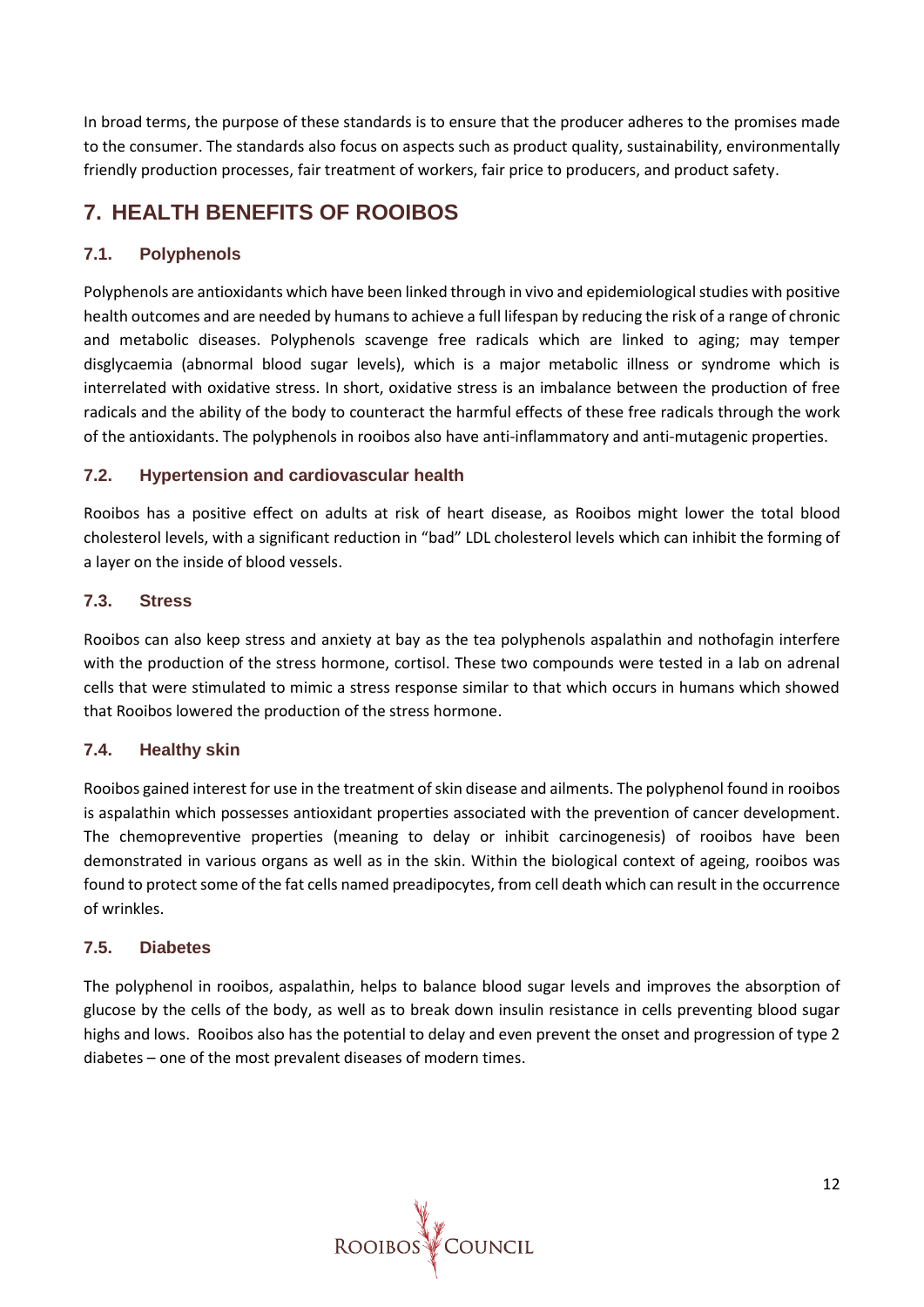## <span id="page-12-0"></span>**8. CURRENT RESEARCH PROJECTS**

Much research has been done, both in South Africa and internationally, on the various health benefits of rooibos. Below we outline some of the research that is currently being done.

**Sybrand Smith** of the University of Stellenbosch completed a research project as part of his doctoral studies on *The effect of green rooibos extract on mitochondria obtained from rat hearts in a pre-diabetic model: an evaluation of the function and mechanisms involved.* The study focused on Cardiovascular diseases (CVD) as a leading cause of death globally, with a rising prevalence of individual risk factors such as obesity and insulin resistance; and how rooibos which is rich in bioactive phenolic compounds, including aspalathin, can delay the onset of CVD by reducing the onset of oxidative stress and cell death.

**Dr Ahmed Mohammed** of the Cape Peninsula University of Technology is doing research on *In vitro investigation of the bioactivity of Rooibos chemical constituents on some autoimmune skin diseases*. The underlying cause of autoimmune diseases, such as vitiligo, is not fully known and without effective cure. The study investigates the possibility of how rooibos can have an effect on melanin inhibition/activation and the subsequent potential in controlling skin conditions.

**Dr Hanél Sadie-Van Gijsen** of the University of Stellenbosch is doing research on *Testing the efficacy of a green Rooibos extract to counteract the effects of obesogenic feeding on adiposity and rat adipose-derived stem cells*. Currently the epidemic of obesity and its associated co-morbidities, such as diabetes, hypertension and cardiovascular disease, needs urgent attention as the available anti-obesity drug therapies often exhibit low efficacy and severe adverse side effects. The research study focuses on aspalathin, in rooibos which has shown promise as an anti-diabetic compound in animal models, and may suppress fat cell development and function.

**Dr Gerald Maarman** of the University of Stellenbosch is doing research on the *Investigation of the underlying mechanisms of Rooibos-induced cardio-protection*. Heart disease (HD) is a leading cause of death globally and in South Africa. Most HD drugs are administered long-term, can have serious side effects and are expensive; therefore, there is a need for affordable, natural therapies against HD. The research investigates how rooibos can protect the heart against disease by focusing on the underlying mechanisms of rooibos-induced cardioprotection.

**Dr Muller and Prof Joubert** of the South African Medical Research Council (SAMRC) are doing research on the *Effects of Rooibos polyphenols on Microbiota Regulation, Bioavailability and Bioactivity*. The study is looking at a group of vervet monkeys of which a part of the group is normal and healthy, a part of the group is prediabetic (glucose intolerant), and the other part of the group is diabetic. The monkeys are then given rooibos extracts of different strengths to see whether this will influence gut bacteria to such an extent that it may be beneficial in addressing metabolic disorders such as diabetes.

**Dr Sylvia Riedel-van Heerden** of the SAMRC is doing research on *chronic inflammation as a target for prevention and/or alleviation of metabolic diseases*. Chronic inflammation is a common underlying condition for and may even cause the development of diseases, such as type 2 diabetes and cancer. The fact that such diseases may be prevented or alleviated through better lifestyle choices are often overlooked. There is evidence that low-grade inflammation may start in the gastrointestinal tract due to unhealthy diets. This research explores the possibility that rooibos can reduce the low-grade inflammation in the gastrointestinal

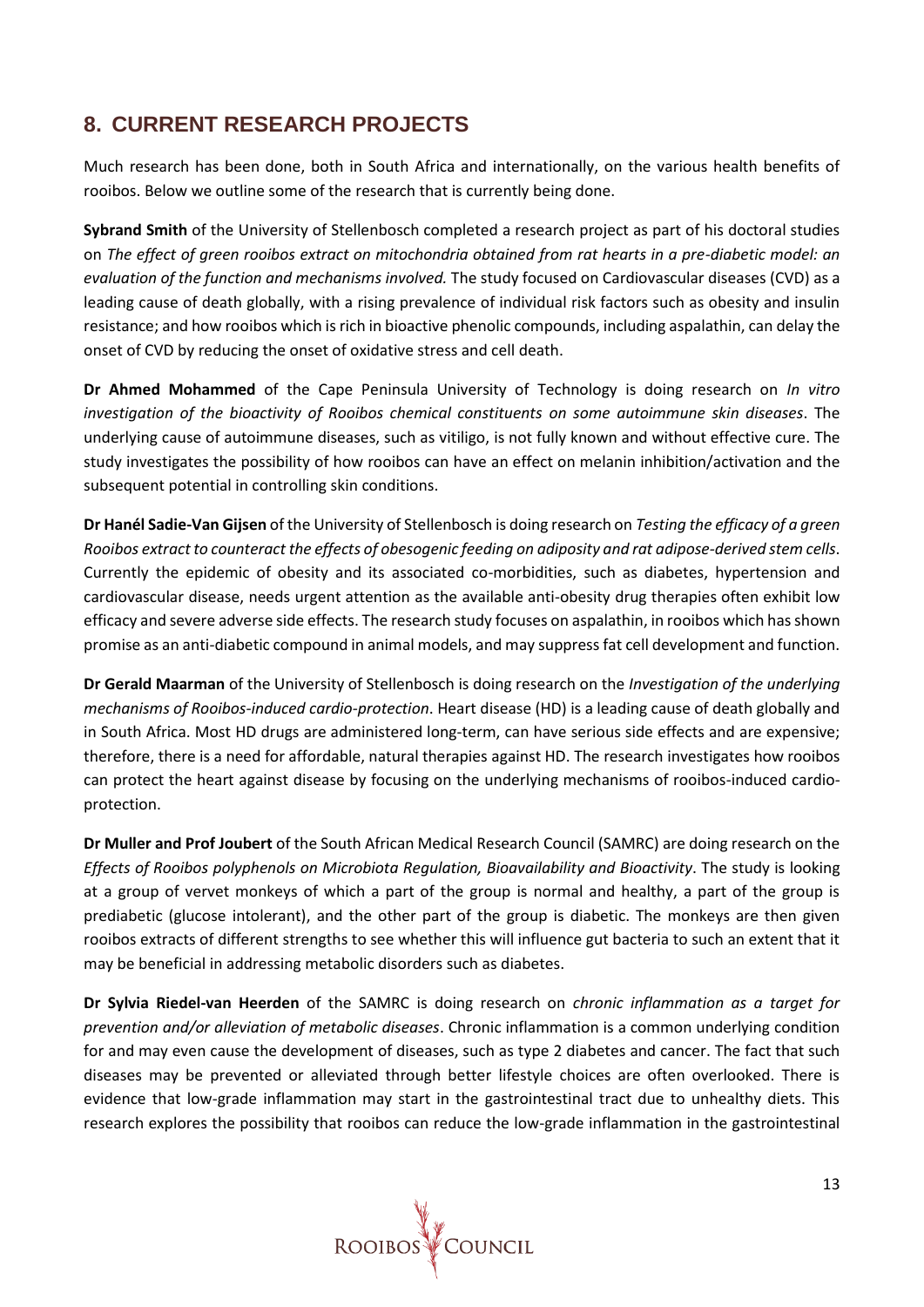tract and through this eliminate one of the factors that may cause non-communicable diseases, such as type 2 diabetes and cancer.

**Prof Amanda Swart** from the Department of Biochemistry, University of Stellenbosch, is doing research on the *metabolism of antioxidant compounds and antihypertensive effects of Rooibos*. The aim of the study is to establish the activity of unfermented and fermented rooibos in cells and to use this to investigate the hypertensive effects of rooibos in people with high blood pressure. The process for this research includes the isolation of different flavonoids present in rooibos and establishing how the different flavonoids react within cells and what the effect of this on high blood pressure may be.

**Prof Maryna van Deventer and Dr Trevor Koekemoer** from the Nelson Mandela Metropolitan University (NMMU) is studying the *therapeutic potential of Rooibos in the treatment of chronic wounds***.** Wound healing is a complex, yet natural process involving several stages. Certain health conditions can disrupt the progression through these different stages of the healing process resulting in delayed wound healing, also known as chronic wounds. Chronic wounds are often associated with diseases such as diabetes, obesity and ageing. Considering the prominent role of inflammation in chronic wounds, rooibos extracts are being evaluated for their potential to influence the inflammatory response.

**Dr Lynne Chepulis** from Waiariki Institute of Technology in New Zealand is doing research to assess whether *antioxidants in Rooibos Tea extract can be used to improve blood glucose control in people with prediabetes*. Obesity and diabetes are highly prevalent in Western Countries. However, a state of 'prediabetes' also exists where blood glucose levels are higher than normal but not yet high enough to be classified as diabetes. Several research studies have shown that antioxidants (from foods such as green tea, berries and various herb extracts) can improve blood sugar control, both in healthy subjects and in people with diabetes. This research focus on exploring how rooibos extract can be used as an antioxidant to improve blood glucose control in people with prediabetes and prevent the development of diabetes.

**Dr Jonny Peter** from the University of Cape Town's Lung Institute (Allergology and Clinical Immunology) is doing research on the *immunomodulatory effects of Rooibos tea on IgE-mediated allergic responses*. The purpose of the research is to investigate the ability of rooibos to abrogate allergic responses on two common aeroallergens. The study will be conducted on patients with known sensitisation to these aeroallergens and to evaluate the adjunctive rooibos tea intake for the treatment of different atopic diseases.

**Prof Wentzel Gelderblom** from the Institute of Biomedical and Microbial Biotechnology at the Cape Peninsula University of Technology is doing research on the *interactions between herbal tea polyphenols and fatty acids in the regulation of inflammatory responses during skin carcinogenesis*. The aim of the research study is to determine the effect of rooibos and omega-3 fatty acids (DHA) on oxidative and inflammatory mechanisms in UVB exposed keratinocytes; and to develop biomarkers of chemoprevention in relation to inflammatory responses utilising gene expression and proteomics analyses.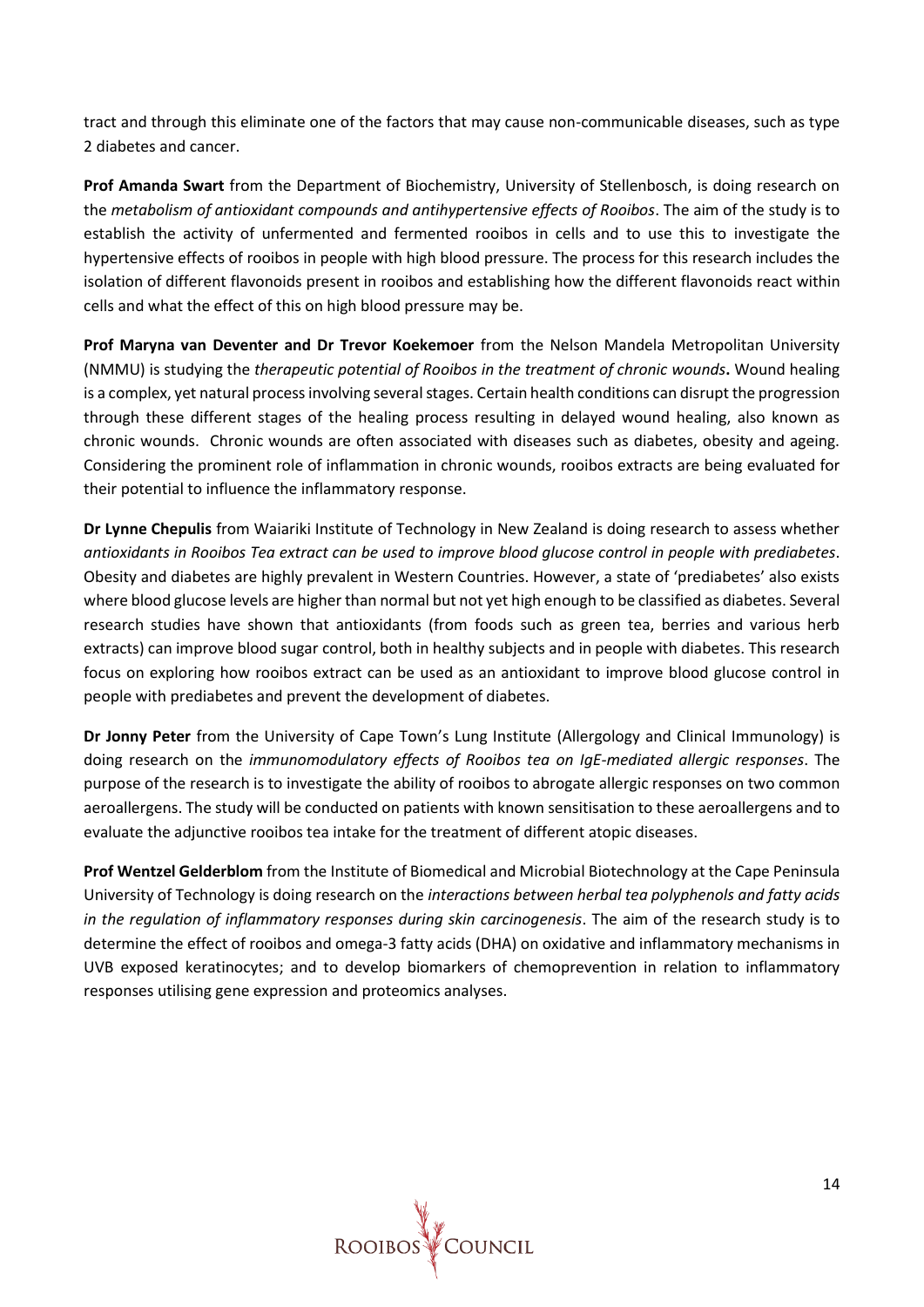## <span id="page-14-0"></span>**9. REFERENCES**

- 1. CI. 2013. *Conservation International, Biodiversity Hotspots, Cape Floristic Region*. Available at: [http://www.biodiversityhotspots.org](http://www.biodiversityhotspots.org/)
- 2. DAFF. 2016. *A profile of the South African Rooibos tea market value chain*. Available at: <http://www.daff.gov.za/docs/AMCP/RooibosTeaMVCP2010-2011.pdf>
- 3. Fairtrade South Africa. 2011. *Heiveld Cooperative*. Available at: <http://www.fairtrade.org.za/producers/entry/heiveld-cooperative>
- 4. Fairtrade, 2012. *From workers to farmers in South Africa*. Available at[: http://www.fairtrade.net/meet](http://www.fairtrade.net/meet-the-producers-details+M52e19ca24f2.html)[the-producers-details+M52e19ca24f2.html](http://www.fairtrade.net/meet-the-producers-details+M52e19ca24f2.html)
- 5. Feenstra, G. 2015. *What is sustainable agriculture?* Available at: <http://asi.ucdavis.edu/programs/sarep/about/what-is-sustainable-agriculture>
- 6. Ferreira, M. 2014. *The evaluation of potential inter row cover crops for weed suppression in Rooibos production systems*. Available at: [http://www.greenagri.org.za/assets/documents-/Projects-](http://www.greenagri.org.za/assets/documents-/Projects-Research/Plants/Alternatives/Rooibos.pdf)[Research/Plants/Alternatives/Rooibos.pdf](http://www.greenagri.org.za/assets/documents-/Projects-Research/Plants/Alternatives/Rooibos.pdf)
- 7. Google Maps. 2016. *Cederberg*. Available at[: https://www.google.co.za/maps/place/Cederberg/@-](https://www.google.co.za/maps/place/Cederberg/@-32.3376203,18.8453668,10z/data=!3m1!4b1!4m5!3m4!1s0x1c32f5bb9fde621d:0xbbbc9bbe44366fe4!8m2!3d-32.3380556!4d19.1255556) [32.3376203,18.8453668,10z/data=!3m1!4b1!4m5!3m4!1s0x1c32f5bb9fde621d:0xbbbc9bbe44366fe4!8](https://www.google.co.za/maps/place/Cederberg/@-32.3376203,18.8453668,10z/data=!3m1!4b1!4m5!3m4!1s0x1c32f5bb9fde621d:0xbbbc9bbe44366fe4!8m2!3d-32.3380556!4d19.1255556) [m2!3d-32.3380556!4d19.1255556](https://www.google.co.za/maps/place/Cederberg/@-32.3376203,18.8453668,10z/data=!3m1!4b1!4m5!3m4!1s0x1c32f5bb9fde621d:0xbbbc9bbe44366fe4!8m2!3d-32.3380556!4d19.1255556)
- 8. Joubert, E., Gelderblom, W., Louw, A. & de Beer, D. 2008. South African herbal teas: Aspalathus linearis, Cyclopia spp. and Athrixia phylicoides—A review. Available at: [www.elsevier.com/locate/jethpharm](http://www.elsevier.com/locate/jethpharm)
- 9. Kruger, S. 2011. *Economic Empowerment in the Rooibos industry*.
- 10. Louw, R. 2006. *Sustainable harvesting of wild Rooibos (Aspalathus linearis) in the Suid Bokkeveld, Northern Cape*. Leslie Hill Institute for Plant Conservation: University of Cape Town. Available at: [http://www.pcu.uct.ac.za/sites/default/files/image\\_tool/images/192/louw%202006.pdf](http://www.pcu.uct.ac.za/sites/default/files/image_tool/images/192/louw%202006.pdf)
- 11. NDA, 2016. *A profile of the South African Rooibos tea market value chain*. Available at: [http://www.nda.agric.za/doaDev/sideMenu/Marketing/Annual%20Publications/Commodity%20Profiles](http://www.nda.agric.za/doaDev/sideMenu/Marketing/Annual%20Publications/Commodity%20Profiles/INDUSTRIAL%20PRODUCTS/ROOIBOS%20TEA%20MARKET%20VALUE%20CHAIN%20PROFILE%202014.pdf) [/INDUSTRIAL%20PRODUCTS/ROOIBOS%20TEA%20MARKET%20VALUE%20CHAIN%20PROFILE%202014.p](http://www.nda.agric.za/doaDev/sideMenu/Marketing/Annual%20Publications/Commodity%20Profiles/INDUSTRIAL%20PRODUCTS/ROOIBOS%20TEA%20MARKET%20VALUE%20CHAIN%20PROFILE%202014.pdf) [df](http://www.nda.agric.za/doaDev/sideMenu/Marketing/Annual%20Publications/Commodity%20Profiles/INDUSTRIAL%20PRODUCTS/ROOIBOS%20TEA%20MARKET%20VALUE%20CHAIN%20PROFILE%202014.pdf)
- 12. O'Donoghue, R & Fox, H. 2009. *Rooibos: A Biodiversity Economy at Risk*. Available online at: <http://www.sanbi.org/sites/default/files/documents/documents/12Rooibos-all.pdf>
- 13. Pretorius, G., Harley, V. & Ryser, L. 2011. *Handbook for Implementing Sustainability Standards*. Available at: [http://www.conservation.org/global/ci\\_south\\_africa/publications/Documents/handbook](http://www.conservation.org/global/ci_south_africa/publications/Documents/handbook-implementing-Rooibos-sustainability-standards.pdf)[implementing-Rooibos-sustainability-standards.pdf](http://www.conservation.org/global/ci_south_africa/publications/Documents/handbook-implementing-Rooibos-sustainability-standards.pdf)